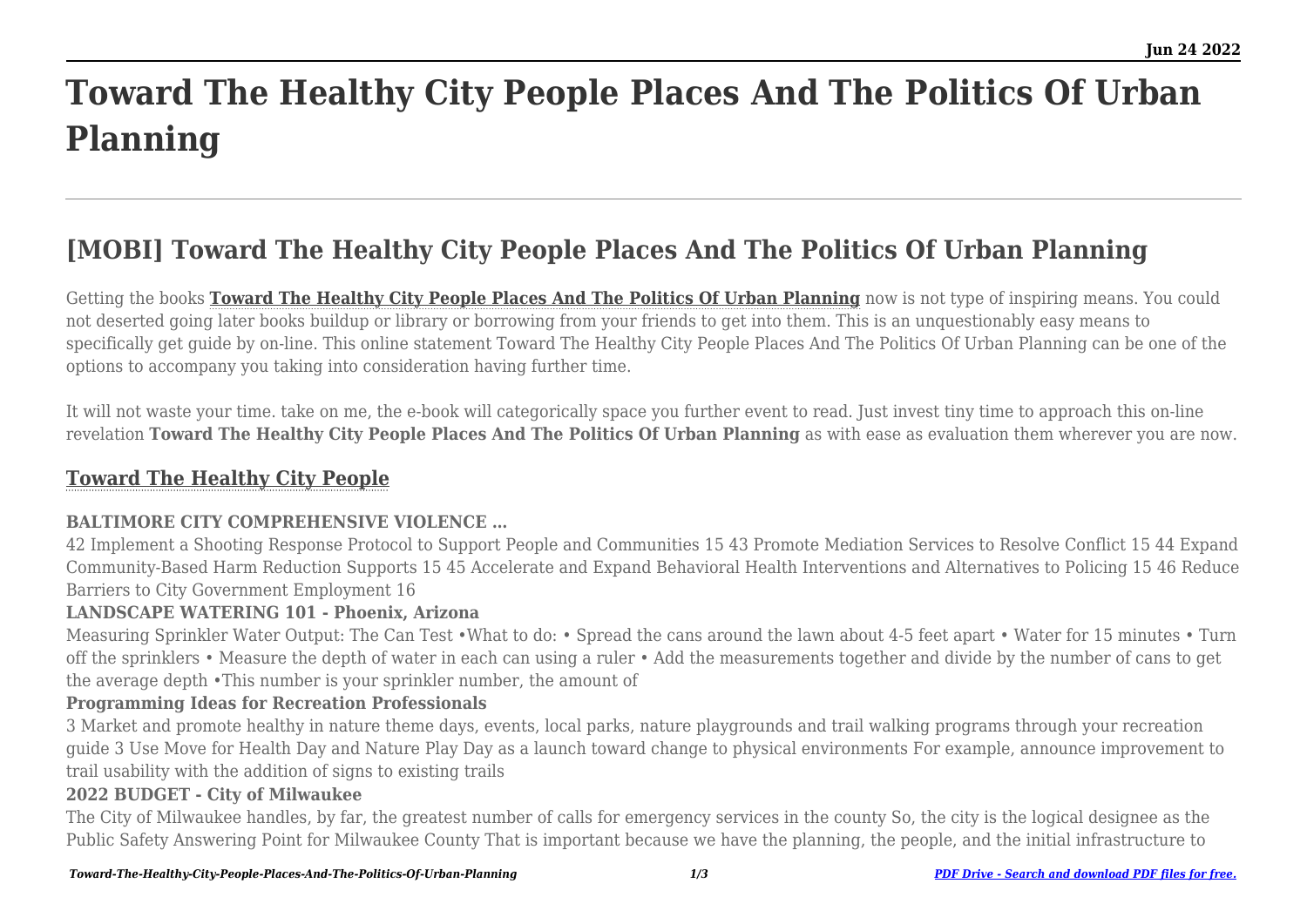#### take the lead

# **A Short Guide to Community-Based Participatory Action …**

HEALTHY CITY Healthy City (wwwhealthycityorg) is an information + action resource that unites community voices, rigor-ous research and innovative technologies to solve the root causes of social inequity We transform how people access and use information about their communities As a program of Healthy City, the Community Research Lab

# **WRITING A COMMUNITY HEALTH ACTION PLAN - Good**

2 THE SOUTH DAKOTA GOOD & HEALTHY COMMUNITY ASSESSMENT AND IMPROVEMENT PLANNING TOOLKIT Community Health Action Plan Terms Vision Where the coalition is headed, what it is trying to do, what is important and why Mission The coalition's principles and purpose, determines the focus and sets the direction Goals What is expected to …

#### **California Preschool Curriculum Framework**

Charlotte Hendricks, Healthy Childcare Consultants, Inc Community College Faculty Advisers Special thanks are extended to the following faculty advisers for their expertise and contributions: Mary Courtney, Grossmont College Laurie Perry, Sacramento City College Michelle Schultz, American River College and Yuba College

# **Cardiovascular Risk in the Filipino Community - NHLBI, NIH**

The Healthy People 2010 report outlines the current status of the Nation's health and the projected health objectives to be reached by the end of the decade The two main goals of Healthy People 2010 are to increase the quality and years of healthy life and to end disparities in the burden of disease

# **Spiritual Growth Assessment**

5 I connect with others for the purpose of helping them grow toward maturity in Christ 6 My daily activities show that God is my highest priority 7 My daily routine includes Bible reading and study 8 I have a passion for sharing God with people in other cultures 9 My circle of healthy, transparent relationships is growing 10

# **About Behavioral and Social Sciences Research**

in inner-city children with asthma … dults can delay or prevent a type 2 diabetes through modest lifestyle changes — losing a small amount of weight, eating a healthy diet, and being physically active a total of two and a half hours per week … easing condom use, limiting sex partners and delaying sex, increasing incr

# **Meet Your Happy Chemicals - Psychology Today**

Take on a new challenge Take small steps toward it every day without fail for 45 days Your brain will learn to stimulate dopamine in a new way **Market Gardening: A Start Up Guide ~ PDF**

or street with the hope that people will stop and purchase the produce This is commonly used for selling in-season regional produce This method takes very little investment and can be set up on short notice Check with your city government fi rst if you plan to set up inside a city Some cities have regulations governing transient vendors

#### **Assessment of School-Based Management Practices**

toward improving our educational system This Manual on Assessment of School-Based Management Practices has been produced as a tool to help educators manage and run our schools efficiently and effectively It highlights the strategic importance of educating our children and other stakeholders in participating in educational activities